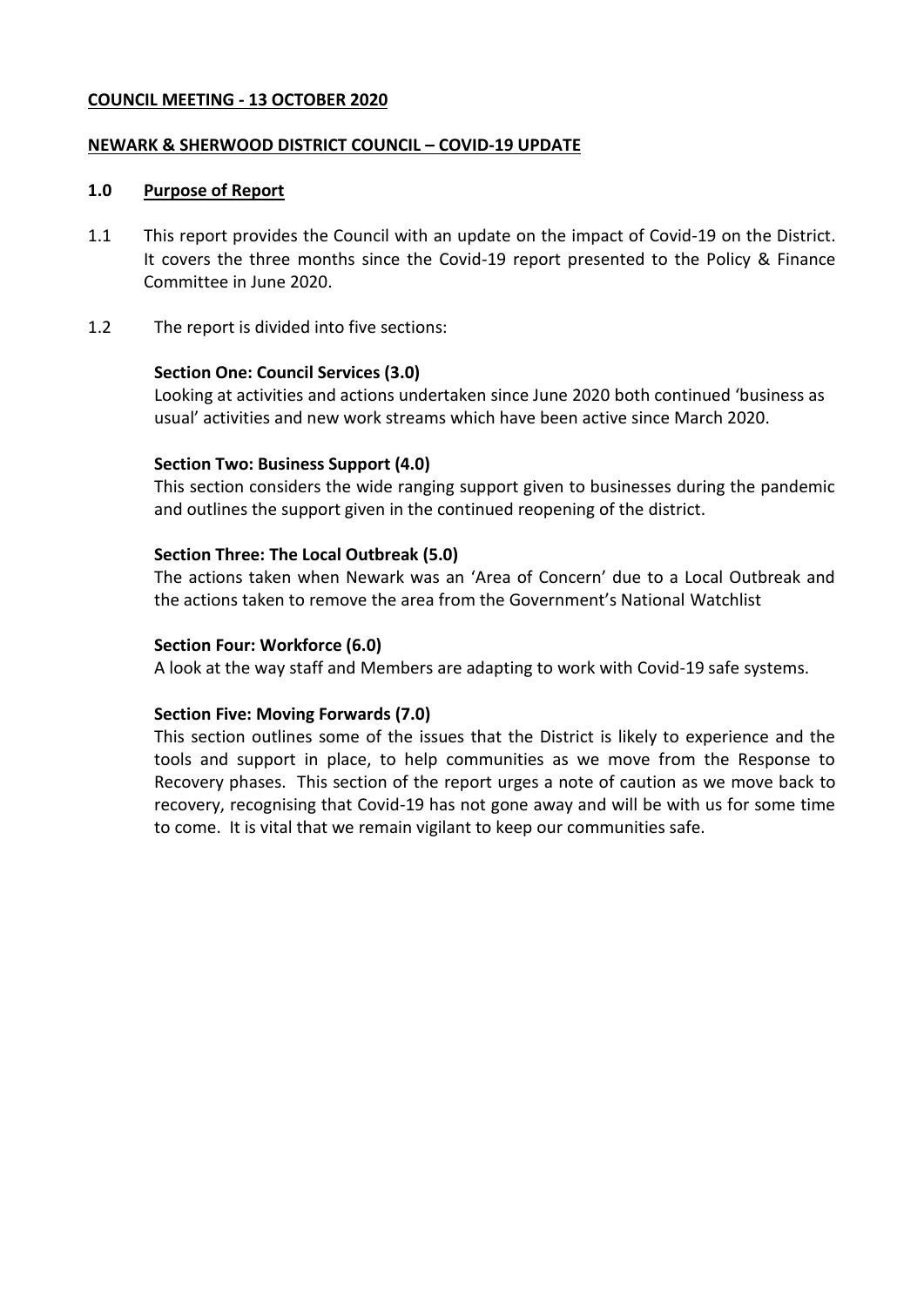# **2.0 Background Information**

## 2.1 The diagram below gives a summary update on activities:

| January 2020           | .The first cases of Covid-19 in China and Asia                                                                                                                                                                                          |  |  |
|------------------------|-----------------------------------------------------------------------------------------------------------------------------------------------------------------------------------------------------------------------------------------|--|--|
| <b>30 January 2020</b> | . The outbreak was declared a Public Health Emergency of<br><b>International Concern</b>                                                                                                                                                |  |  |
| <b>February 2020</b>   | . Nottinghamshire LRF commence preparations for a pandemic                                                                                                                                                                              |  |  |
| <b>4 March 2020</b>    | . The Council stood up their Covid-19 emergency planning teams<br>. NSDC's Bronze, Silver & Gold teams met at least weekly                                                                                                              |  |  |
| <b>11 March 2020</b>   | . World Health Organisation characterizes Covid-19 as a pandemic                                                                                                                                                                        |  |  |
| <b>16 March 2020</b>   | • Social distancing measures put in place nationally                                                                                                                                                                                    |  |  |
| <b>17 March 2020</b>   | . Leisure centres, NCWC and Palace Theatre closed                                                                                                                                                                                       |  |  |
| <b>18 March 2020</b>   | •Announcement of measures to assist businesses and employees<br>through the Covid-19 crisis including furlough scheme                                                                                                                   |  |  |
| <b>20 March 2020</b>   | . The Council create the 'HART' team to help the district's residents<br>through the pandemic                                                                                                                                           |  |  |
| <b>23 March 2020</b>   | .20:30 Commencement of nation wide lockdown                                                                                                                                                                                             |  |  |
| <b>25 March 2020</b>   | . Nottinghamshire community support and volunteering hub contact<br>number goes live<br>. The Council commence new working arrangements with the<br>majority of staff moving to working from home                                       |  |  |
| <b>31 March 2020</b>   | • First virtual Committee                                                                                                                                                                                                               |  |  |
| <b>April 2020</b>      | •40 members of staff furloughed<br>. All Committees except Planning and P&F stood down                                                                                                                                                  |  |  |
| <b>21 April 2020</b>   | • First Recovery Group meeting<br>•Testing for key workers opened up to Council staff                                                                                                                                                   |  |  |
| <b>28 April 2020</b>   | . NSDC in top 3% in for speed of business grant payments                                                                                                                                                                                |  |  |
| <b>May 2020</b>        | . The Council start to develop safe ways of working for entering<br>properties/interacting with customers                                                                                                                               |  |  |
| 1 June 2020            | •The public can exercise more than once a day<br>. The public can be outside with up to 5 others from different<br>households still abiding by social distancing rules<br>. Open air markets and schools reopened with reduced capacity |  |  |
| <b>15 June 2020</b>    | .Non-essential retail reopens                                                                                                                                                                                                           |  |  |
| 4 July 2020            | • Social distancing rules relaxed to a "one-metre plus" as pubs,<br>cinemas and restaurants reopen                                                                                                                                      |  |  |
| 13 July 2020           | . Nail bars, salons, tanning booths, spas, massage parlours, tattoo<br>parlours and piercing services are allowed to re-open                                                                                                            |  |  |
| August 2020            | .Save the High Street Campaign is launched alongside the 'Eat Out to<br>Help Out' scheme                                                                                                                                                |  |  |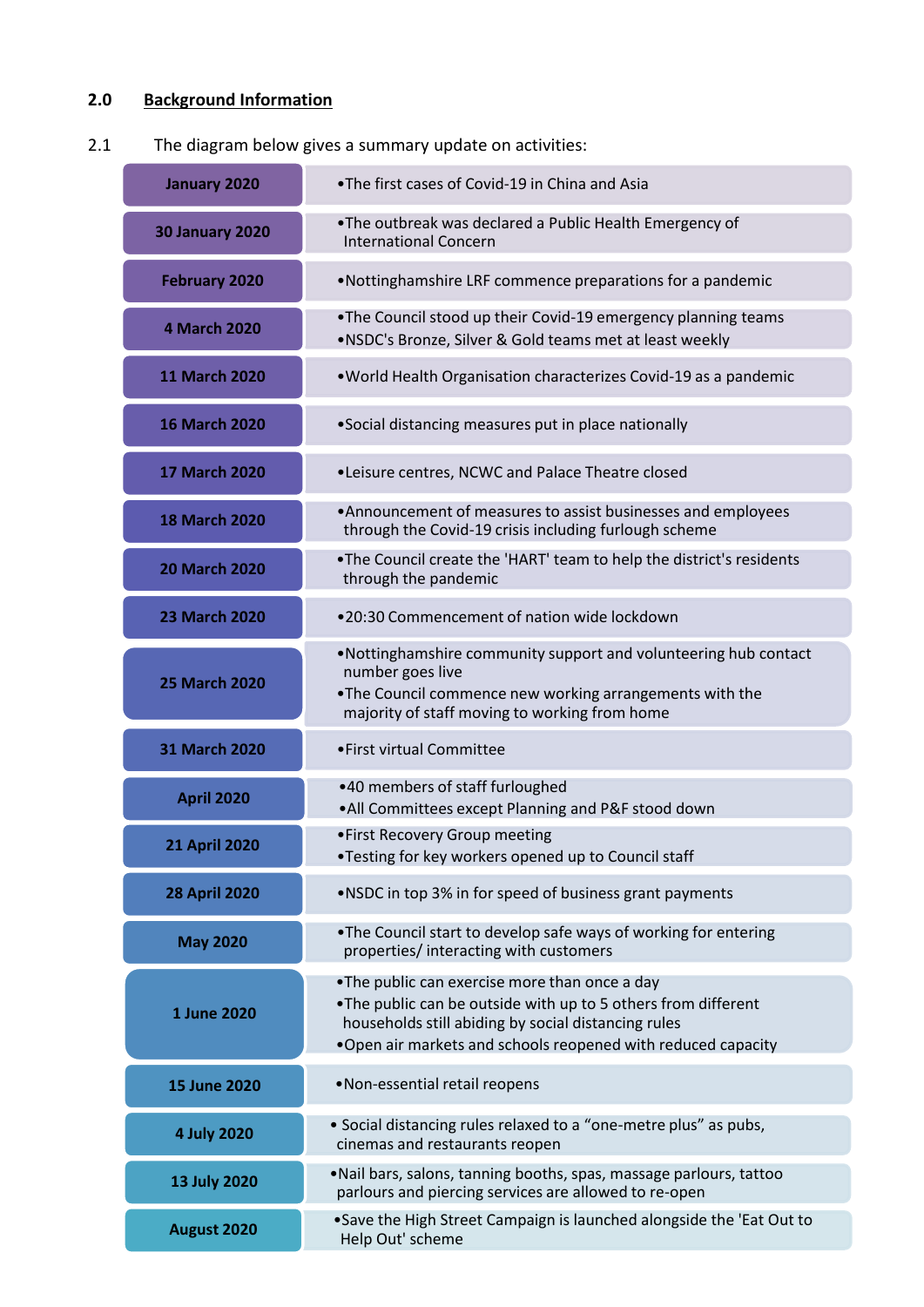#### **3.0 Council Services**

This section provides an overview of the Council services that have continued since June 2020, including existing services which have adapted and new services now delivered in response to community needs from the pandemic.

#### 3.1 **Housing**

The responsive repairs team are delivering emergency repairs within the 24-hour target and have worked through the backlog of 850 repairs. They are now returning to delivering day-to-day repairs. The layouts and ways of working at Gladstone House and Vale View have been adapted and a robust safe system of work is in place to ensure staff and residents are safe and protected. The next steps include safely reopening communal dining and extending the reopening of Truly Beauty (which reopened its doors to residents only on 14 July).

## 3.2 **Emergency Planning**

The Council continued to use official data and guidance to inform its actions<sup>1</sup> and many employees continue to work on pandemic related activities, from making buildings Covid-Secure to ensuring that the wider district is safe. The Council also continues to contribute to the 15+ groups that sit under the LRF on a strategic, tactical and operational level. The nature and frequency of these meetings is subject to constant change and review.

#### 3.3 **Homelessness**

The Council responded to the governments 'Everyone In' directive by placing 9 people into temporary accommodation. There are still 3 people that need 'move on' accommodation and the Council's Housing, Health & Community Relations team are developing a plan for these individuals. The team have also provided support to individuals in temporary accommodation including information on testing, assistance to claim benefits, food parcels, support sessions and provided funding for deposits to secure 'move on' accommodation.

#### 3.4 **Council Tax Support**

The UK government provided local authorities with funding to provide additional support to residents who qualify for Council Tax support. Council Tax reductions of £150 were applied for all households of working age already in receipt of Local Council Tax Support. Awards totalling £655,491 have been made so far out of a budget of £810,844. It is expected that the whole budget will have been awarded by the end of the financial year. A temporary hold on issuing reminders and other arrears recovery was in place until 30 June. Since 1 July, notices are being issued; however, flexible payment arrangements have been made with those council taxpayers that have asked for additional support.

## 3.5 **Recycling and Waste**

1

On 3 August 2020 a safe system of work was put into place allowing all vehicles to return to 3 members of staff in a cab. This was enabled by a number of safeguards including; routine temperature checks, face coverings worn in cabs and crews operating in working 'bubbles' to limit interactions. Currently all services are running with minimal disruption.

 $1$  Data from Public Health England published at [GOV.UK](https://coronavirus.data.gov.uk/#main-content) has provided information about testing, cases and mortality. The Council also monitors national COVID-19 [surveillance reports.](https://www.gov.uk/government/publications/national-covid-19-surveillance-reports)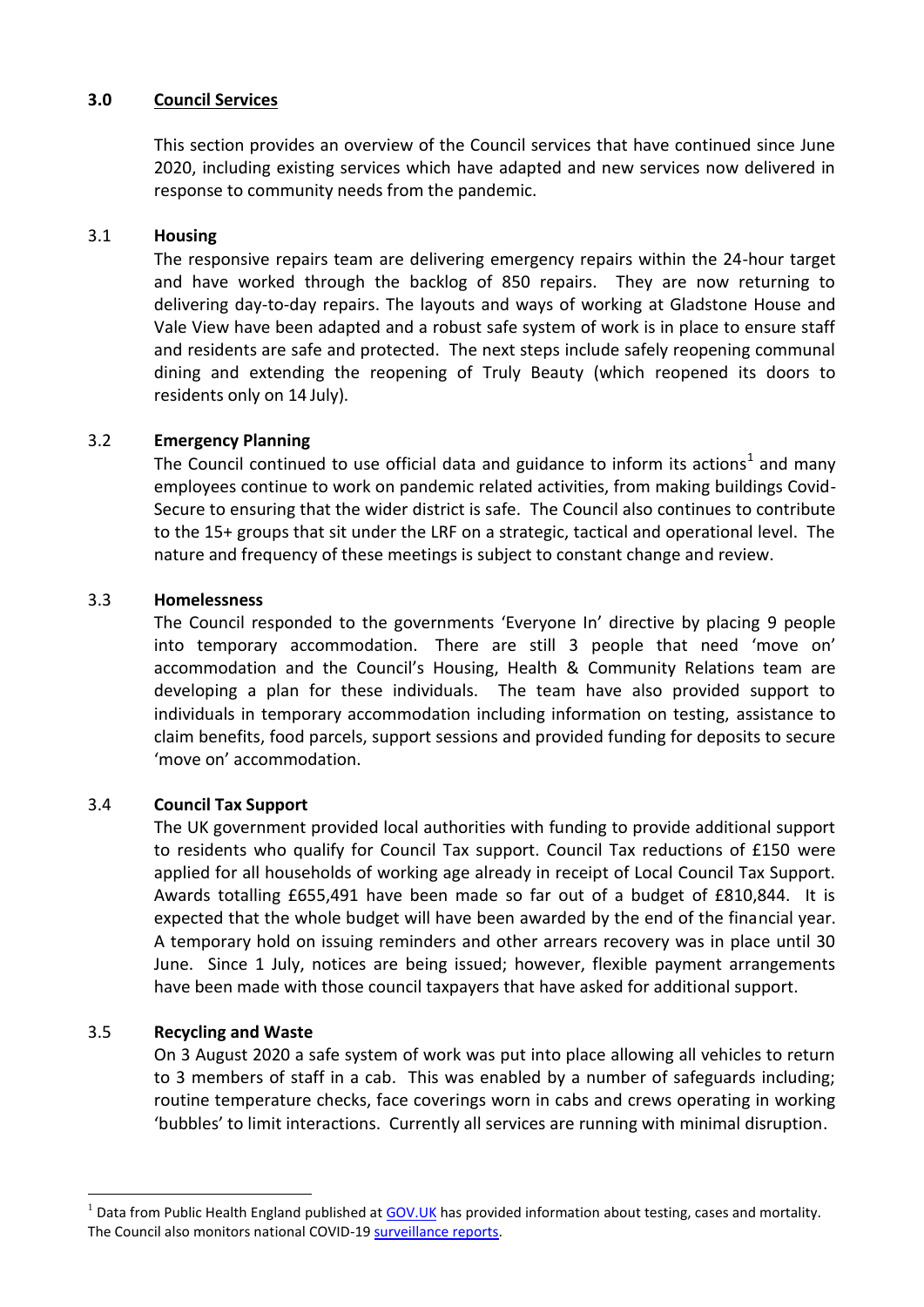## 3.6 **Parks & Open Spaces**

Play areas and parks reopened from 6 July following the easing of restrictions nationally. Adaptations were put in place to ensure parks & open spaces could be used safely including signage to remind park users to socially distance. Since July football training has restarted in parks and the Football Association risk assessments provided were reviewed by the Council before the activity resumed. Community Litter Picks and Friends Groups have also restarted in groups of 6 or less, in line with Council risk assessments.

#### 3.7 **Car Parks**

Between 4 April and 30 June all car parks managed by the Council were free of charge to assist key workers and residents. This was extended to 31 August, with a reduced offer of 2 hours free parking at all Council car parks and free parking after 6pm to support the reopening of the economy. This will end on 20 September and car-parking charges will be resumed on 21 September.

#### 3.8 **Committee Meetings**

Democratic Services colleagues have supported Members by providing one to one support with a dedicated officer assigned to individual Members. The democratic process has also been adapted with Committees and meetings hosted virtually and this work will continue to develop with a virtual Full Council in October. Since June the following activities have taken place:

4 Planning Committee Meetings 4 Licensing Hearings meetings 2 Policy & Finance Committees 3 Housing Advisory Group and servicing meetings 2 Chairs & Vice Chairs Meetings 2 Active4Today meetings 1 Councillors Commission 1 Shareholder Committee 1 Climate Change Group

#### 3.9 **Planning Development**

Planning have continued to deliver their services processing applications and delivering services to their customers.

## 3.10 **Public Protection**

Public Protection have experienced a significant increase in complaints since 23 March many of which have been specifically related to Covid-19. Since the start of lockdown to 31 August these include:

- Noise complaints: as more people have been at home and outside due to the hot weather there has been a rise in neighbour complaints about noise disturbance. There have been 397 noise complaints received and investigated compared to 292 for the same period last year an increase of 107 cases (over 25% more).
- Smoke and Household Burning Complaints: there has been an increase in complaints about burning of material at domestic properties. The number of complaints received and investigated was 45 compared to 23 cases investigated for the same period last year. This is likely to have been cause by the temporary closure of the Household Waste Recycling Centres and the suspension of the recycling collection.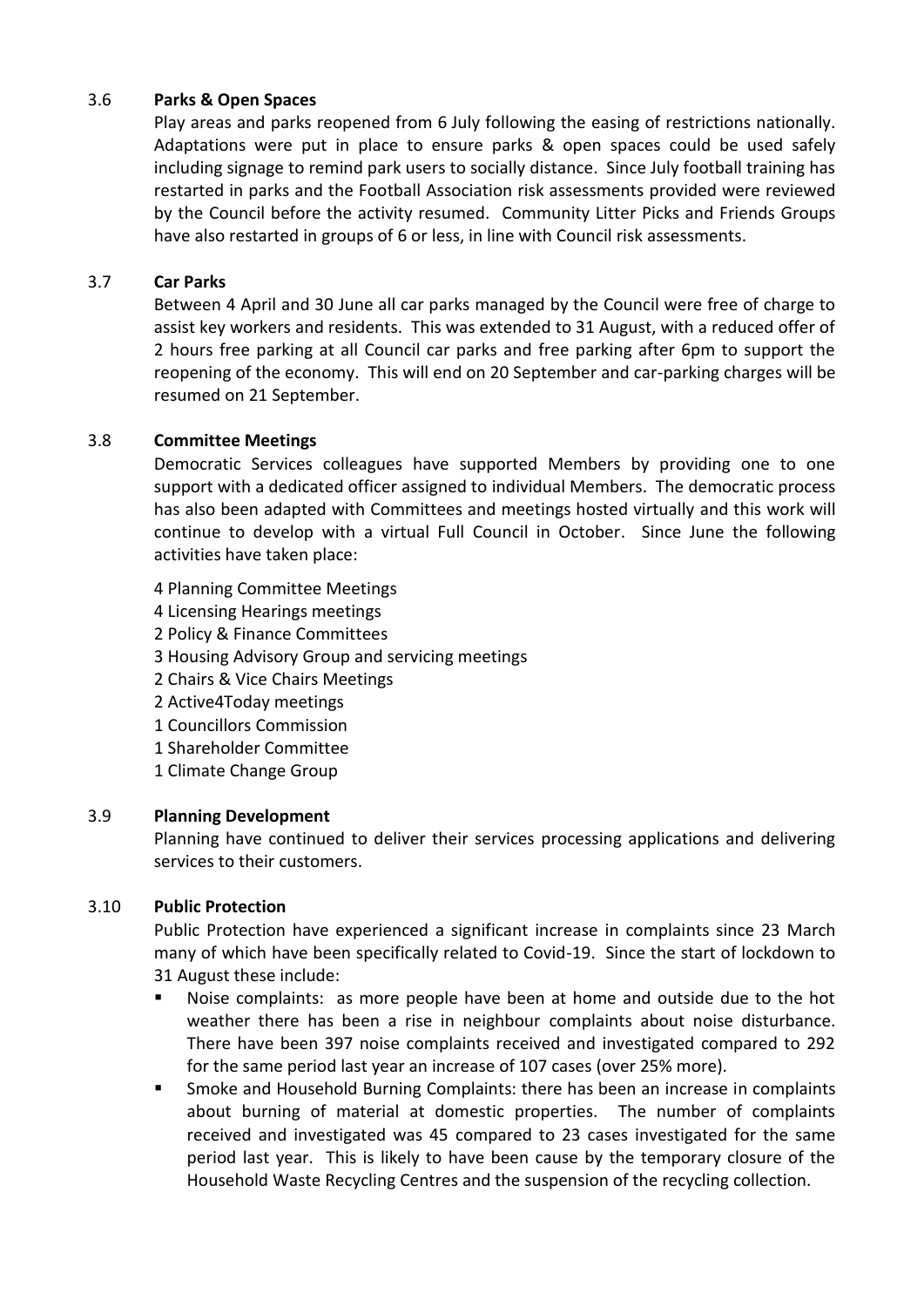- Anti-social Behaviour: the Council and Police figures show that ASB has increased since the start of lockdown. The cases investigated by the Council have increased by 19 cases. However, the concern is not the number of cases, but the nature and complexity of the cases. There are many more cases involving school age children congregating in large groups. The police used Dispersal Orders in the Balderton area to resolve the issues being caused. The ASB included vandalism, harassment of the public and the fear caused by the congregating of large groups of people.
- Response to Covid-19 Complaints: a range of concerns were raised through the lockdown period. Initially these were concerns over social distancing at businesses that were able to operate through the lockdown; however as more premises reopened more concerns were raised. Concerns often regarded; queuing at premises, the wearing of PPE in hair salons and adherence to track and trace. To the end of August the Public Protection team received 270 Covid-19 specific complaints.

## 3.11 **Humanitarian Aid Response Team (HART)**

HART have continued to attend the LRF cells and sub groups, including contributing to the Incident Management Plan for the local outbreak and supporting Environmental Health and Public Health England on test and trace. HART has continued to support residents with parcels, medication pick-up and referrals, as well as other activities such as:

- Supporting private events to ensure Covid-19 compliant plans.
- Linking humanitarian support to local test and trace to ensure isolating individuals can access support and aid.



- Proactively supporting community and voluntary sector groups, such as village halls and community and voluntary sports clubs, to access Business Rate Relief support and Discretionary Grant support. This support has been critical to sustaining these groups and will hopefully reducing future financial struggles.
- Sanitisation support (the creation of a communal shower area) for family clusters on Park View.
- Assistance with exemption badges for vulnerable residents who cannot wear facemasks due to health conditions.
- Providing information on test and trace, in multiple languages, to residents.

## 3.12 **Welfare Checks**

The most significant piece of work HART has delivered since June was following up with vulnerable persons across the district. There are 3,865 Vulnerable People listed on the Nottinghamshire County Council's hub as living in Newark & Sherwood. Excluding those with dementia or aged 69 and under, 3,323 can be classified as vulnerable to Covid-19. The Council made telephone contact with all 3,323 vulnerable people. The Council made contact with 94% of people and Nottinghamshire County Council the remaining 6%, to ensure they had support in place during the pandemic. Following these 'safe and well' checks 276 (8%) were referred to HART for further welfare checks or complex needs. HART have now been successful in gaining contact with 274 of these individuals and are working with them to get them the support they need.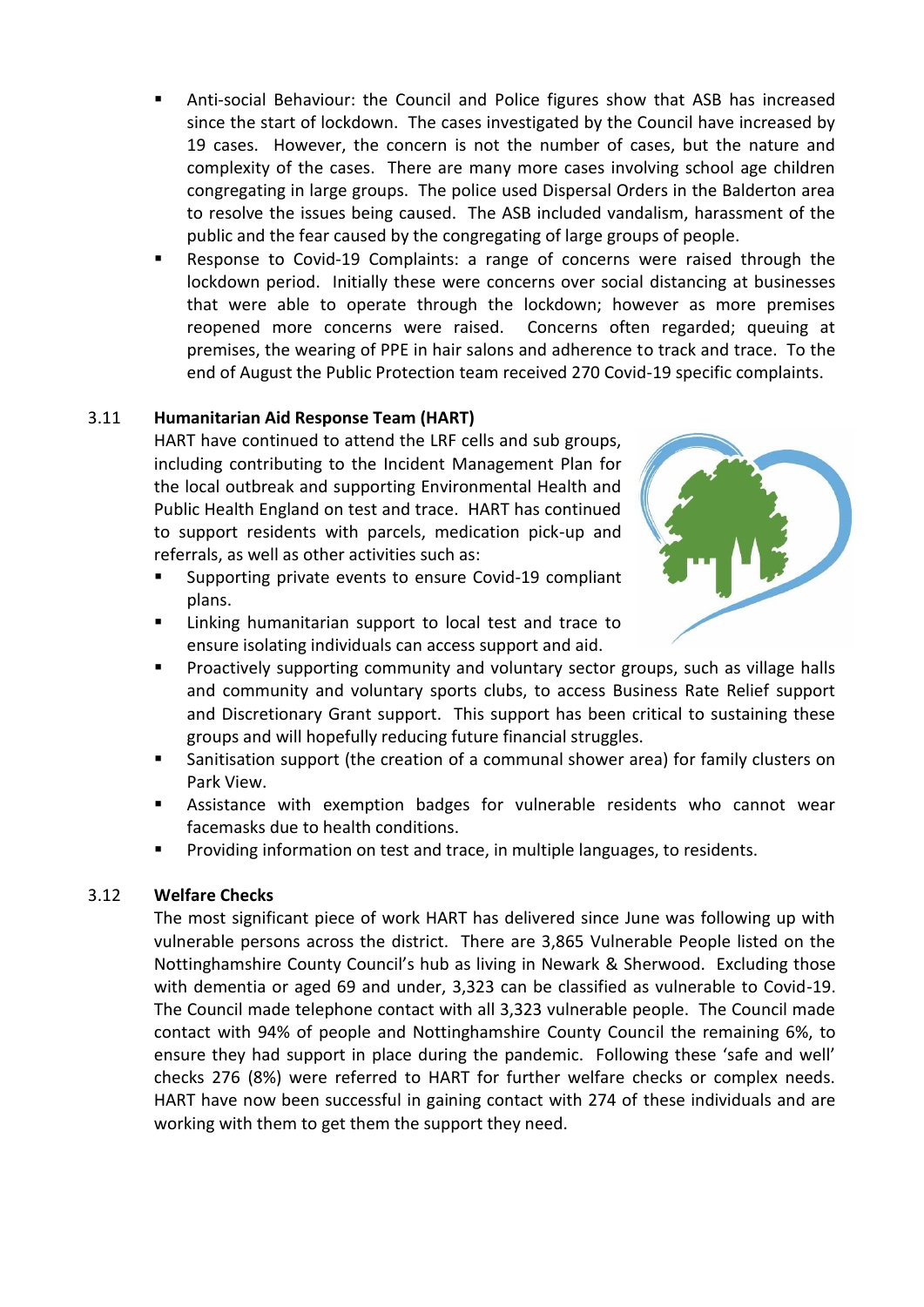#### 3.13 **Communications**

The key message moving forward is vigilance. To ensure the public remain vigilant and continue to follow the advice. A video message from the Leader of the Council, Councillor David Lloyd, which combined this need to be vigilant with informing the public about Newark's removal from the National Watchlist had over a 1,000 views within the first day. The continued social media messaging has been redesigned to reflect the public's 'message fatigue'. It acknowledges that the message has not changed but that it remains important.



#### **4.0 Business Support**

This section outlines the support that has been provided to businesses in Newark & Sherwood from across the Council. This has been wide reaching and wrap around support including business grants, economic growth support, guidance from Environmental Health on national regulations and promotion and resources from communications on reopening high streets safely.

#### 4.1 **Business Support**

The Public Protection and Economic Growth teams worked, with communications colleagues, in partnership with the Chamber of Trade and Commerce, the Nottinghamshire Business Growth Hub, Newark Business Club, Southwell Traders Group, local community groups and other partners such as Southwell Town Council, to deliver information, support and guidance on reopening. This included creating two newsletters, posters and leaflets.

Wide ranging support was provided to retail businesses reopening on 15 June. A range of interventions were implemented to provide support to the business and to give confidence to the public. These were: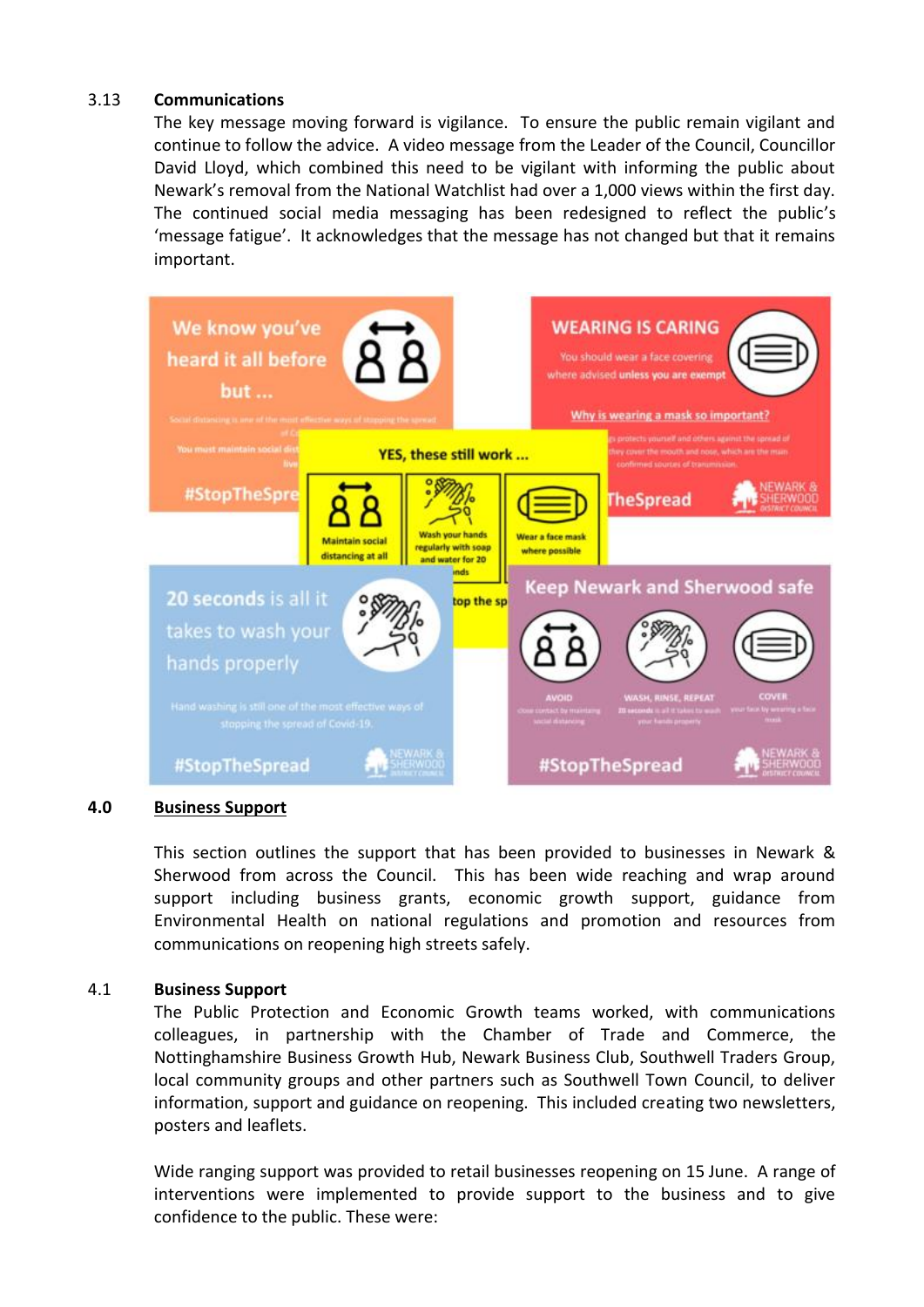- a retail advice pack was produced and distributed to over 200 businesses helping businesses understand the national guidelines and regulations.
- 25 'Ambassadors' (who volunteered themselves from across the Council) were deployed over 5 days in the main commercial areas to give advice to business and the public and refer issues.
- A Covid-19 phone-in 'ask the expert' workshop was hosted for businesses.
- The Council supported the implementation of traffic regulation orders to allow social distancing in high streets.

Wide ranging support was also given to licenced premises which reopened on 4 July. This involved two distinct activities. During the day, Covid-19 Ambassadors were present on the main high streets across the district proving advice and guidance to the public and newly opened premises. This was followed in the evening with visits to licensed premises. The Police worked with Environmental Health and Licensing staff to visit 15 licensed premises in Newark and 7 in other areas of the district to check the arrangements in place. Most premises had read and understood the guidance and this was reflected in the management of the premises.

This evening exercise was repeated on 8 August. In the daytime, visits were made to retails and none licensed premises and in the evening, premises in the night-time economy were targeted. On this occasion the checks were extended to restaurants as well as pubs. In total 27 premises were inspected. It was noted that in some premises, the standards had been relaxed and action was taken to remedy this.

## 4.2 **Business Grants**

Thousands of businesses have been awarded grant support through the national schemes (see table one) and this has been complimented by the Loca**l** Discretionary Grant scheme. This grant scheme, run by the Council, is aimed at small and micro businesses who were not eligible for the Small Business Grant or the Retail, Leisure and Hospitality Grant. This fund is now closed and £1,160,666.67 was awarded across 113 businesses.

| <b>Table One: Grants Awarded in Newark and Sherwood</b> |                   |                     |                    |  |
|---------------------------------------------------------|-------------------|---------------------|--------------------|--|
| <b>Grant Name</b>                                       | <b>Grant Size</b> | <b>No of Awards</b> | <b>Total Given</b> |  |
| Discretionary grant                                     | Up to £25k        | 113                 | £1,160,666         |  |
| Business rate grant                                     | £10-25k           | 2,270               | £26,630,000        |  |
| <b>Small Business Grant</b>                             | £10k              | 1,804               | £18,040,000        |  |
| Retail, Hospitality & Leisure Grant                     | Up to £25k        | 468                 | £8,610,000         |  |

## **5.0 The Local Outbreak**

This section outlines the actions taken when Newark was an 'Area of Concern' due to a Local Outbreak and the actions taken to remove the area from the Government's National Watchlist.

#### 5.1 **The Situation**

On 7 August a [statement](https://www.nottinghamshire.gov.uk/newsroom/news/whole-workplace-testing-to-be-deployed-to-bakkavor-desserts-newark) from Jonathan Gribbin, Director of Public Health at Nottinghamshire County Council, confirmed a number of cases at the Bakkavor factory in Newark and emphasised the importance of following social distancing guidelines to all residents and businesses in the district. The national surveillance report of 14 August placed Newark & Sherwood on the Watchlist as an area of concern.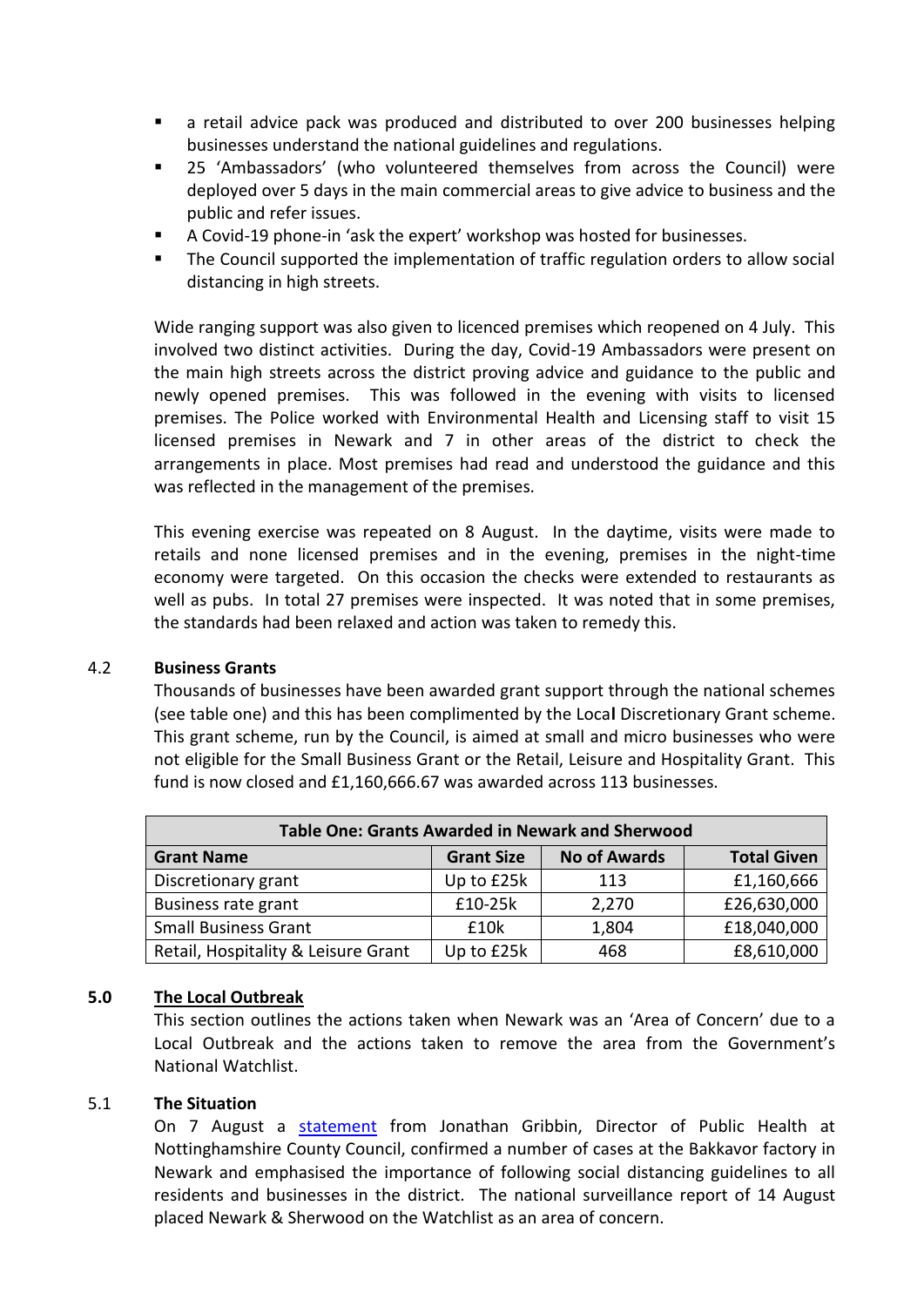The threshold for national interest is at least 20 cases per 100,000 people. The following timeline summarises the Newark and Sherwood Local Outbreak:



of the outbreak was the factory run by Bakkavor with traced cases within the community, family and social networks between linked people and Bakkavor employees. There was not extensive spread in the community due to support of the Covid-19 guidelines.

#### 5.2 **Actions Taken**

The actions taken by the Council to manage the outbreak were as follows:

#### 5.2.1 **Track and Trace**

The national test, track and trace system is the first stage in identifying positive cases and ensuring that any contacts are followed up and advice on self-isolation provided. It became apparent during the local outbreak that there were some gaps in the national contact tracing that required local intervention. In instances where national contact could not be made, local contact was initiated using Environmental Health staff from within the Council. This allowed all positive local cases to be contacted and suitable advice provided.

As the outbreak developed, this system was further enhanced using daily positive case data provided by Bakkavor to immediately contact those testing positive and identify social, work or familial links. This work was a joint effort between County Public Health colleagues and the Council. When the Council communicated with positive or suspected cases the individual was requested to complete an online 'Investigation Survey' developed by the Council to gain an understanding of the spread and development of the outbreak. This survey was translated into 3 languages and translators also supported the investigation follow-ups to ensure a full picture of the outbreak was gathered. The survey also signposted to support that could be provided by HART for residents isolating.

The Bakkavor site was not the only place involved in the local outbreak. Staff from Public Protection followed up positive cases and their contacts from two other sites. The contact details of over 90 individuals were tabulated and assessed to ensure that any links could be identified. The analysis of this contact tracing showed links between the Bakkavor and the two other sites, suggesting that the outbreaks were linked rather than separate entities.

The model developed for the Newark outbreak was so effective that it is now being developed as a model for track and trace across the County.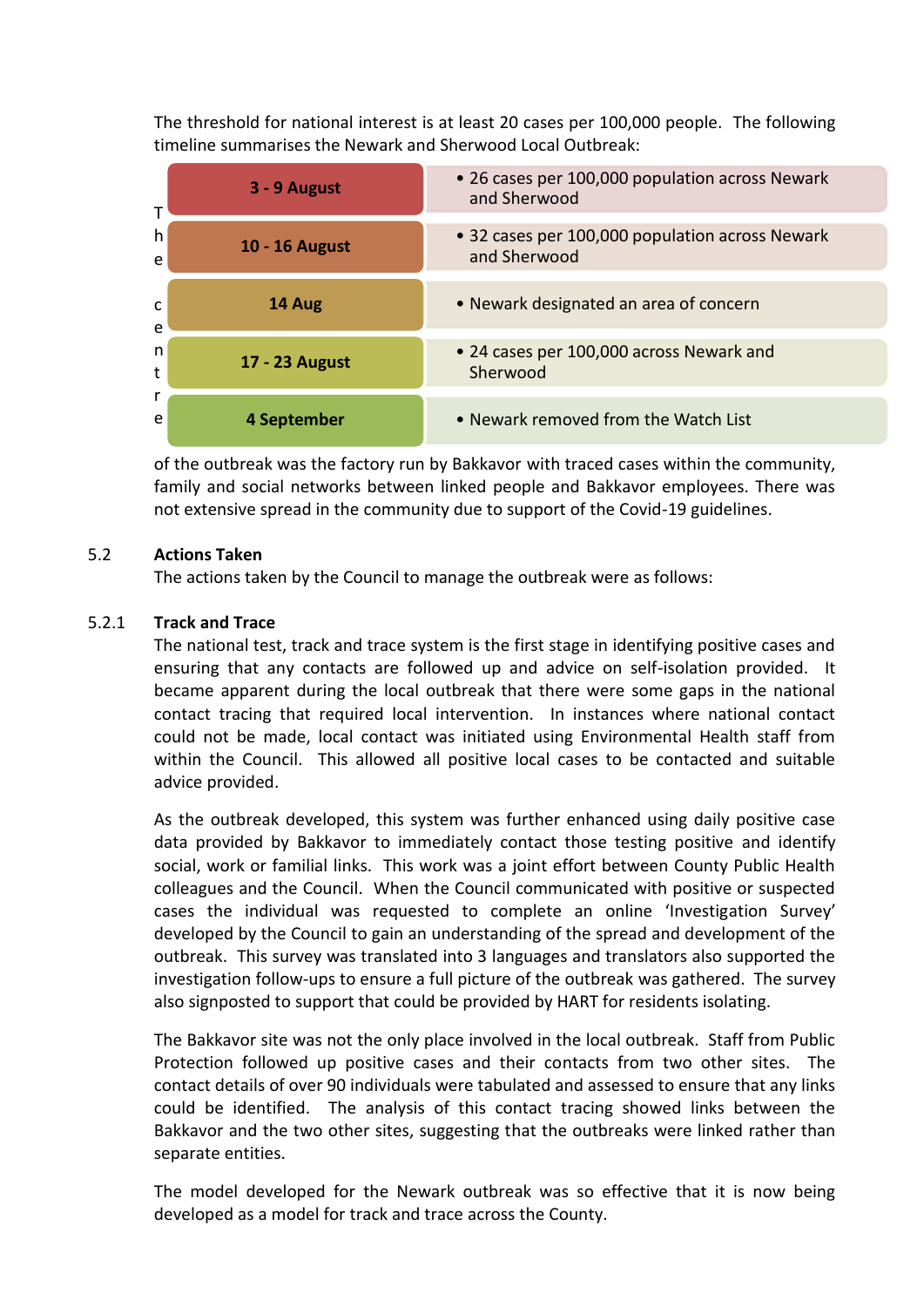#### 5.2.2 **Communications #StopTheSpread**

Ensuring that the identified key messages are broadcast during a local outbreak is crucial to stopping the spread of Covid-19. Public Health determined that transmission was mostly occurring through a social or community setting with households mixing and car sharing without following the guidelines.

To address this, the communications team developed a campaign which included these key messages covering a range of channels. Social media campaigns were developed using national assets, physical signage such as banners were used in key locations to ensure maximum impact. Alternative language material was developed and displayed and all the main supermarkets were visited and asked to display posters.





Utilising window space on Stodman Street Banners at; Castle Gate, London Road crossroads, Beacon Hill Road, Bowbridge Road, Lombard Street, Queens Road, Kings Road and Brunel Drive

During the outbreak there was also an increase in 'fake news' mostly on social media and the campaign adapted to address this as demonstrated in the social media post below.



There were weekly briefings with the media hosted by the County Council and multiple press enquiries which were actioned. Throughout this period, a high profile Towns Fund Campaign was ran by the communications team which saw 3 consecutive weeks as the lead article in the local press, high profile videos reaching across a wide range of organisations which form the Towns Fund Board.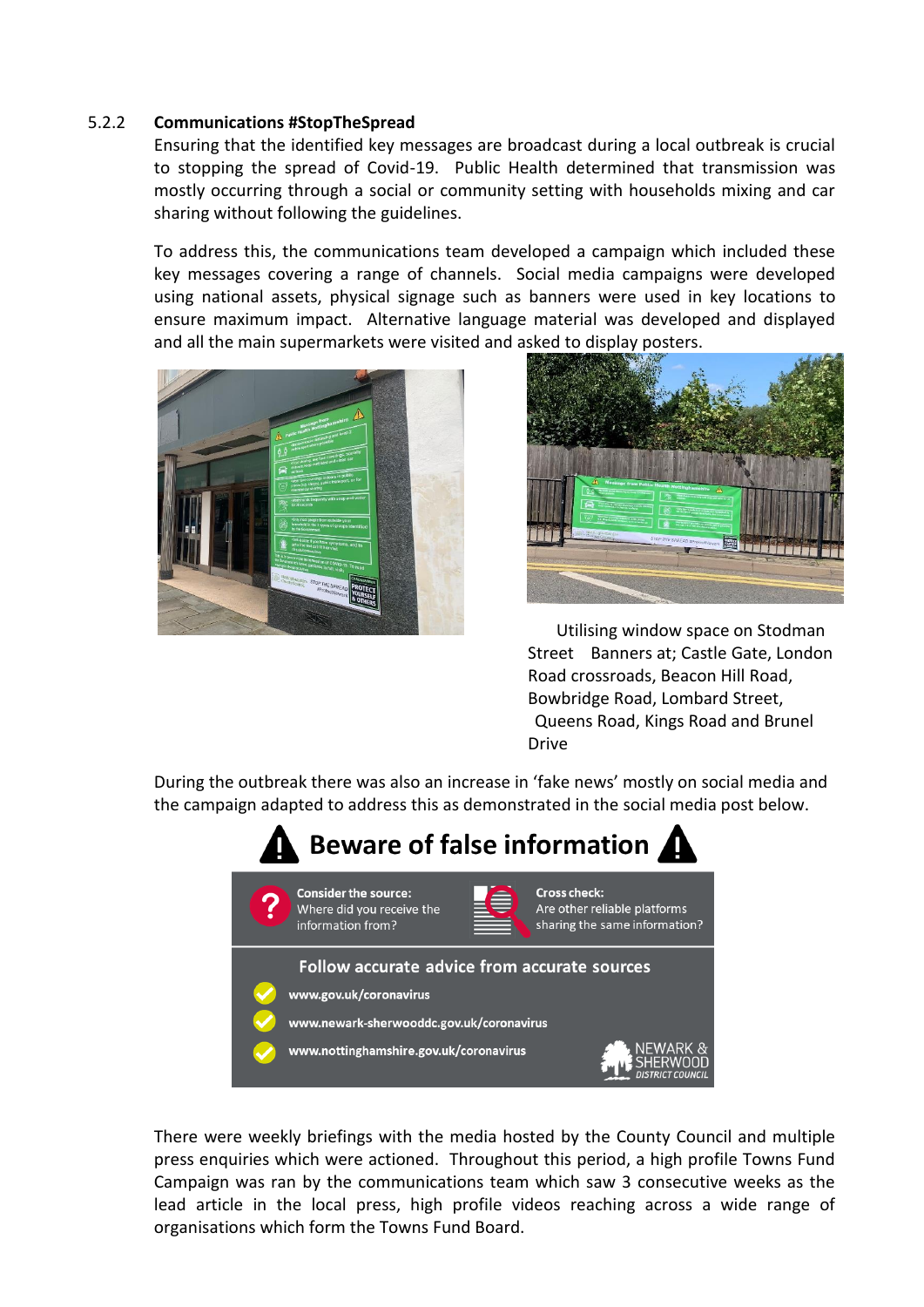#### 5.2.3 **Business Support**

In response to the increase in cases, a further day of activity was undertaken on Saturday 15 August. Support for this activity was provided from other authorities within Nottinghamshire who provided specialist staff to assist Environmental Health colleagues. Premises where people congregate were identified and visits were made to cafes, restaurants, coffee shops, and licensed premises. Over 80 premises were visited and reminded of the regulations.

## 5.2.4 **Council Sites**

As a precaution during the local outbreak, visitors to council run care homes were restricted and the transitional arrangements for council offices were paused, with only essential staff attending council sites.

#### 5.2.5 **Emergency Plan Update Meetings**

Daily Emergency Plan Update Meetings were established in response to Newark being on the Government's National Watchlist as an Area of Concern. These meetings involved Council officers, Public Health, County Council colleagues and members of the Council's Senior Leadership Team. The group were primarily a decision making group ensuring effective management of the local outbreak. The meetings were held daily from 6 August to 4 September.

#### 5.3 **Response: National Taskforce**

In August group of three representatives from central government, together with Jonathan Gribbin, Director of Public Health for Nottinghamshire, visited Castle House. The purpose of the visit was to explore how the national Covid-19 policy and practice was applied to deal with a local outbreak, providing an opportunity to share good practice from elsewhere and to raise matters with central government that the Council felt needed to be improved. The Taskforce group were positive, as was the Director of Public Health, about the leading contribution of Newark & Sherwood District Council.

#### **6.0 Workforce Adaption**

This section of the report summarises how staff and Members are adapting to work with Covid-19 safe systems of work and being supported to continue to deliver to residents

#### 6.1 **Gradual Return to Work**

The original lockdown measures were partially removed and from 1 August the Government's advice for England changed giving employers discretion to allow staff back to work. The decision was taken to bring staff back to work in a phased, sensible and safe way to assist with:

- The isolation and loneliness experienced by some colleagues;
- The loss of the sense of team/togetherness that comes from face to face contact;
- The loss of a sense of common purpose and organisational culture;
- The less than ideal home working arrangements that some staff are experiencing; and
- The loss of integration between services that often comes from informal 'corridor' conversations and the impact this can have on service co-ordination.

There are some working arrangements, introduced in response to Covid-19 that will remain, such as greater use of virtual meetings and increasingly flexible working patterns.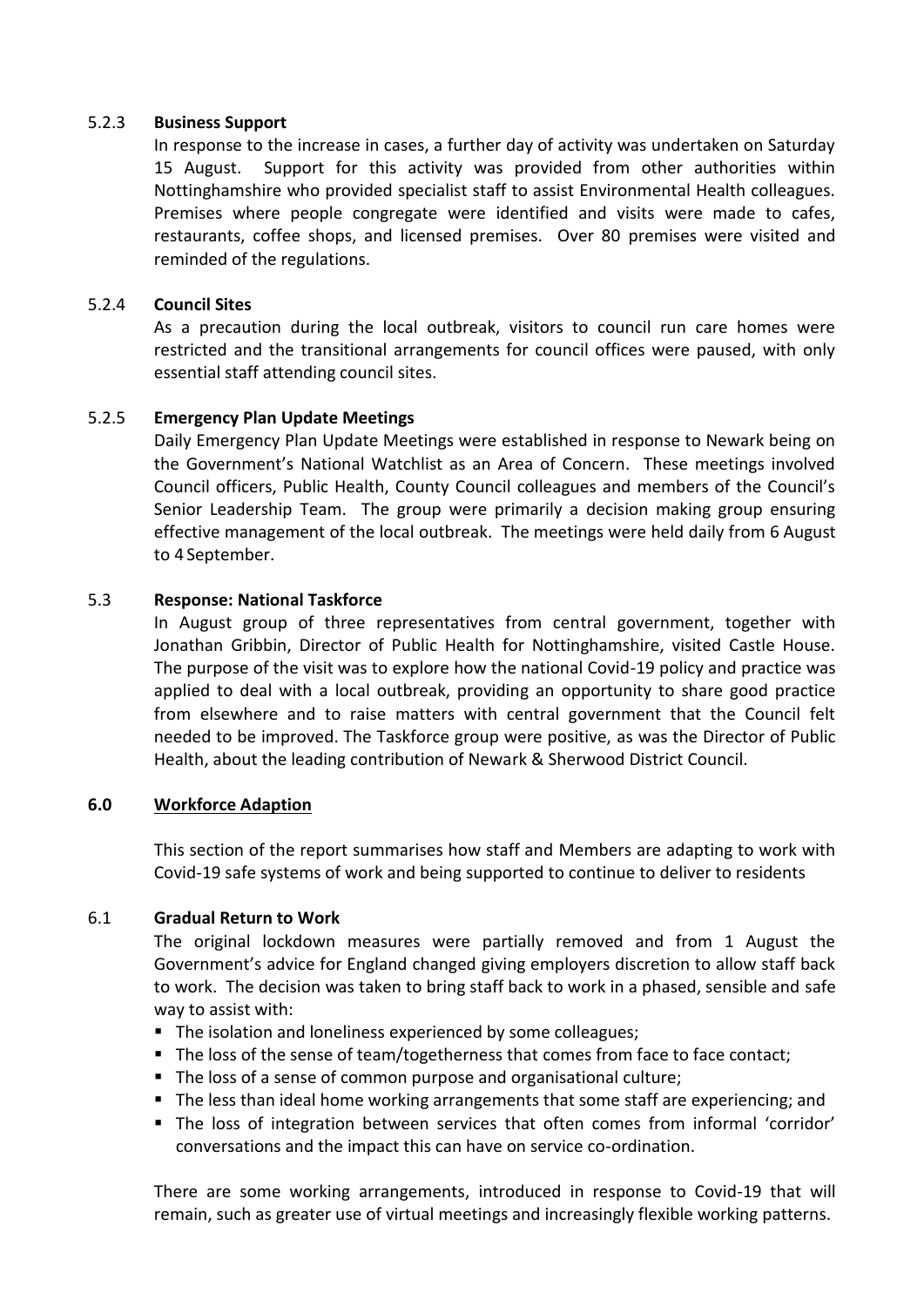The phased return to staff to their usual place of work commenced on Monday, 10 August 2020. This is a transitional phase so every day numbers were limited to ensure social distancing. This was controlled through a rota applied to the offices at Farrar Close, Brunel Drive and Castle House. As the offices are all different sizes and layouts it meant staff coming in once every 8 to 10 working days. Staff also have to adhere to the Temporary Ways of Working, a pack of guidance on the safe systems of work in place at the Council's offices.

However, on 13 August, Newark & Sherwood were categorised as an Area of Concern. Therefore, as a precautionary measure, the transition arrangements were paused. Following the removal of Newark from the National Watchlist the plans were restarted with effect from 14 September 2020.

#### 6.2 **Workplace Culture**

The workplace culture team was set up to provide a wrap-around package of support for all staff. They continue to provide this support to staff with a weekly wellbeing newsletter and other information. They have also taken specific actions to support staff with transition back into the office. This included creating two videos guiding staff through the safe systems of work and helping familiarise staff with the new office protocols before their first day back. Staff also have access to a bespoke reintegration back into work/life after lockdown pack and other mental health support resources.

#### 6.3 **Member Survey**

A Member Survey was undertaken by democratic services to understand how Members have found continuing to serve their communities through the pandemic. Members here adapted by moving online for meetings and committees and this was particularly important for those shielding. However, the overwhelming response from Members was that the support from Council staff meant they could still effectively deliver in their community. The main message from Members was that Covid had enabled, in some cases, more engagement with local businesses, organisations and residents. Whilst the pandemic in general and the many reactive community support groups, brought communities closer together; a legacy that the Council will look to build upon.

#### 6.4 **New Ways of Working**

The Council will be reviewing itself as an organisation, looking to learn lessons from how services were delivered during Covid-19. This learning is still ongoing as we enter the transition arrangements with staff starting to return and with communities entering the recovery phase. The Council will be learning and gathering information and using this to look at ways of working in the future.

#### **7.0 Moving Forwards**

This section considers the future issues that are likely to impact the district moving into recovery and the future post-Covid.

#### 7.1 **Looking Forward**

There were 93,300 furloughed in Nottinghamshire, of which 13,900 were in Newark and Sherwood. This equates to 11.4% of the population. Projected unemployment in Newark and Sherwood after furlough is expected to rise to 11.5% to 12% from the pre-Covid 4.5% (D2N2 Study). The Projection of Gross Value Added (GVA) change by the end of 2020 is expected to be minus 41% in Newark & Sherwood and minus 35% in the UK (D2N2 Study).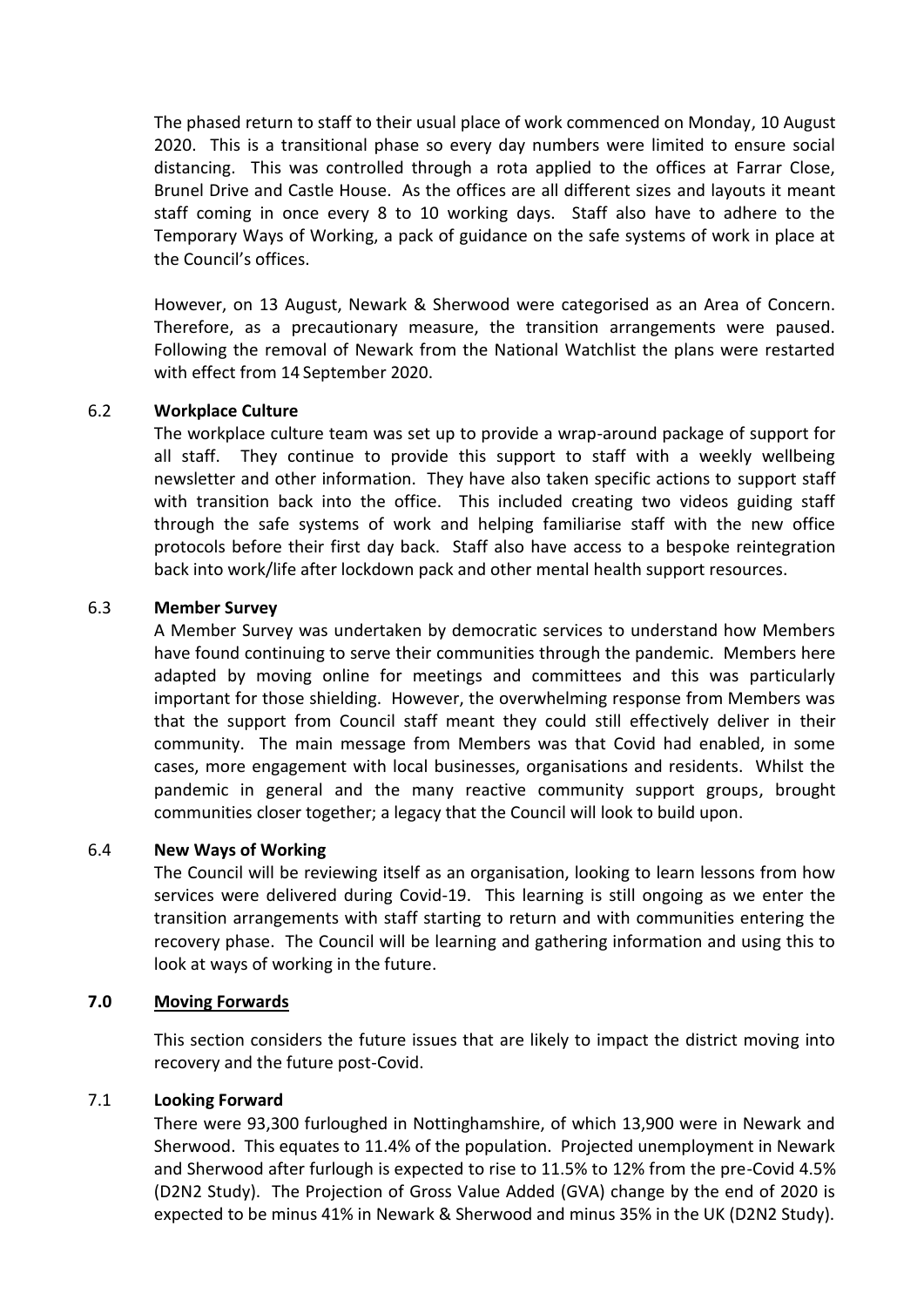This is mirrored in the support residents require. There were 3,750 JSA Claimants in Newark and Sherwood in June 2020. This is a 155% increase on June 2019.

#### 7.2 **Economic Recovery**

An Economic Impact and Recovery Strategy is in development and this will pull together multiple data sources to develop a picture of the issues facing Newark and Sherwood residents and businesses before outlining a strategy for economic recovery.

The Council will also undertake a number of promotional campaigns to support the safe reopening of high streets in each town, including messaging on safety, guidance on reopening and social distancing. The local outbreak that put the district on the Gov**e**rnment's National Watchlist delayed the visitor 'staycation' campaign that was due to run in August and September. This campaign will now run in October and will focus on promoting the tourism destinations in Newark and Sherwood as safe places to visit for a 'change of scenery' with opportunities to enjoy the outdoors and open spaces.

#### 7.3 **Community Resilience**

HART was put in place at the onset of the pandemic to provide immediate and dedicated support to the community as a result of the impacts of Covid-19. However, it is recognised that HART has a continuing role to play in providing support to business, communities and identified vulnerable people and target groups. Therefore, HART will continue to deliver this community focused support. The principles for this are currently in development.

#### 7.4 **Additional Information (most up to date position)**

Since the report has been written the prime minister has reacted to the nationwide increase in the spread of Covid and further measures have been announced.

Work is ongoing to understand all of these and what it is we need to do to facilitate and support everyone to comply and ensure we help to keep residents safe. We have immediately suspended the transition rota, which was the managed process of allowing staff to attend council offices (Castle House, Brunel Drive and Farrar Close). We are currently looking at how we can support staff, our greatest resource, to ensure that they thrive as they continue to deliver for our residents and businesses

Regular updates continue to be provided for staff and Members in relation to a rise in cases in the district and we continue to work closely with Public Health to consider any actions we need to take. The situation locally and nationally is changing rapidly and we are reacting to these changes as they occur and will ensure Members remain informed.

#### **8.0 Summary**

8.1 Colleagues have acted exceptionally to quickly set up support services for the district's most vulnerable residents, provide much needed financial relief to businesses and to develop and implement new ways of working in order to maintain the Council's unique and valuable "one team" ethos. Staff have embodied the Council's values tackling the local outbreak quickly and effectively.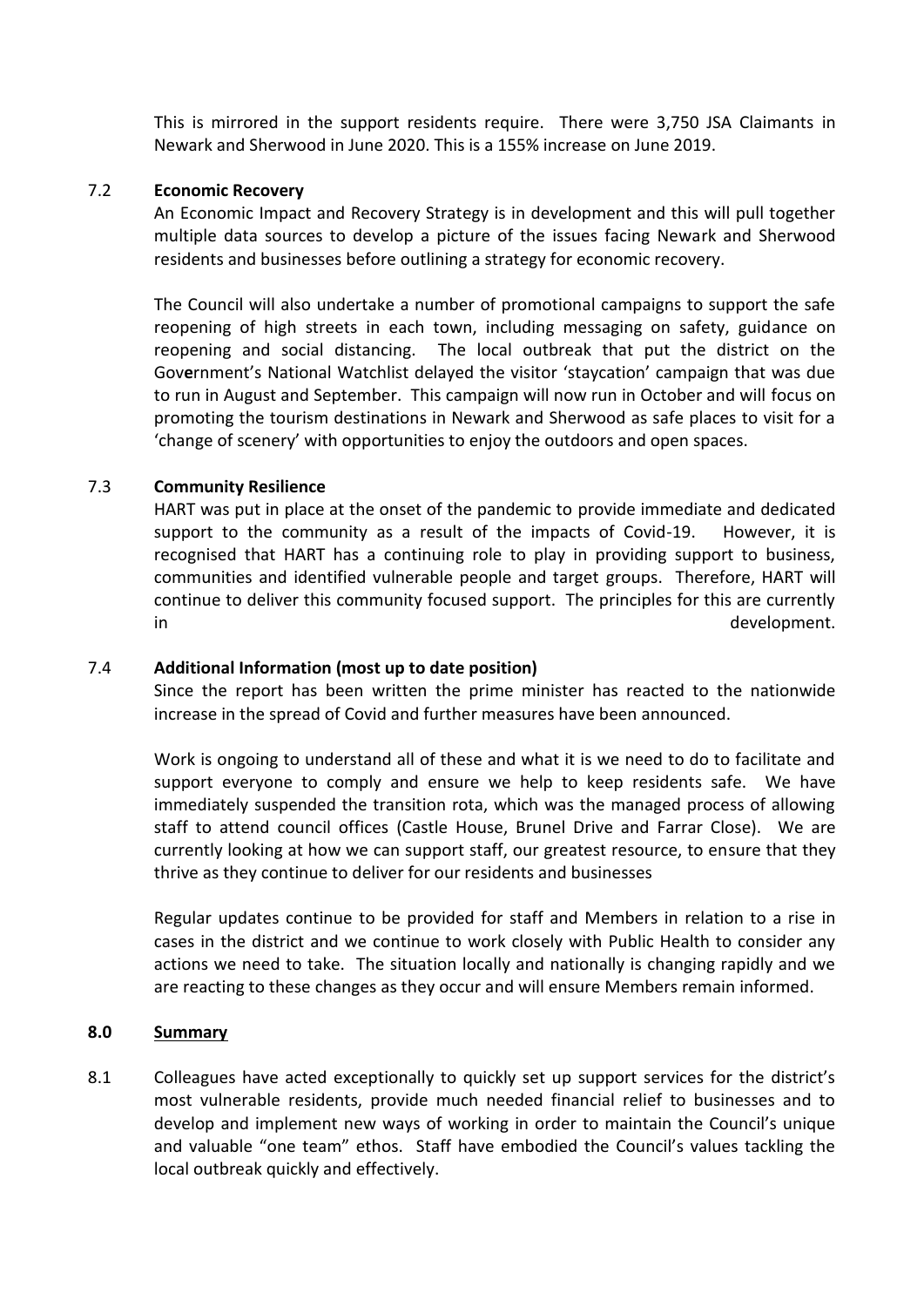## **9.0 Proposals**

9.1 It is proposed that the content of this report, most notably the breadth of the response and work undertaken to remove Newark from the Government's National Watchlist, be considered as a context for future working.

## **9.0 Equalities Implications**

9.1 The disproportionate impact of Covid-19 upon persons with protected characteristics in terms of age, ethnicity, occupation, and deprivation has regrettably been observed in the national statistics. Due consideration of these and equalities implications will be necessary as the pandemic recovery continues to evolve. For each new activity referenced an equalities assessment was made and adaptations made as required.

#### **10.0 Financial Implications (FIN20-21/9412)**

#### 10.1 **Revenue Current Year**

- 10.1.1 The Council has received £1,483,053 of funding from central government to-date to mitigate additional cost pressures as a result of COVID-19. This can be used across both the General Fund and the Housing Revenue Account. Details of how this £1.483m is currently allocated can be found in Appendix B of the General Fund, Housing Revenue Account and Capital Projected Outturn Report to 31 March 2021 as at 31 July 2020 report which was presented to the Policy & Finance Committee at their meeting held on 24 September 2020.
- 10.1.2 The Council will also be able to claim partial compensation for lost sales, fees and charges income due to Government COVID-19 related interventions. Based on initial estimates, the Council projects that this will be between £0.400m and £0.600m for 2020/21.
- 10.1.3 As at the end of July 2020, the Council is projecting a £1.174m shortfall on the General Fund in 2020/21 or between £0.574m and 0.774m if it includes initial estimates of compensation receivable for lost sales, fees and charges income.

#### **10.2 Revenue Future Years**

10.2.1 As part of the 2021/22 budget-setting process, officers are working to understand the impacts that COVID-19 and other changes may have on expenditure and income in 2021/22 and future years.

## **11.0 Community Plan – Alignment to Objectives**

11.1 The Council has a responsibility to plan and prepare for emergencies. This is a key responsibly and feeds into all objectives within the Community Plan. It is important to note that the Community Plan has been reviewed and reshaped in response to Covid-19 and is being brought before Members at this Committee for consideration.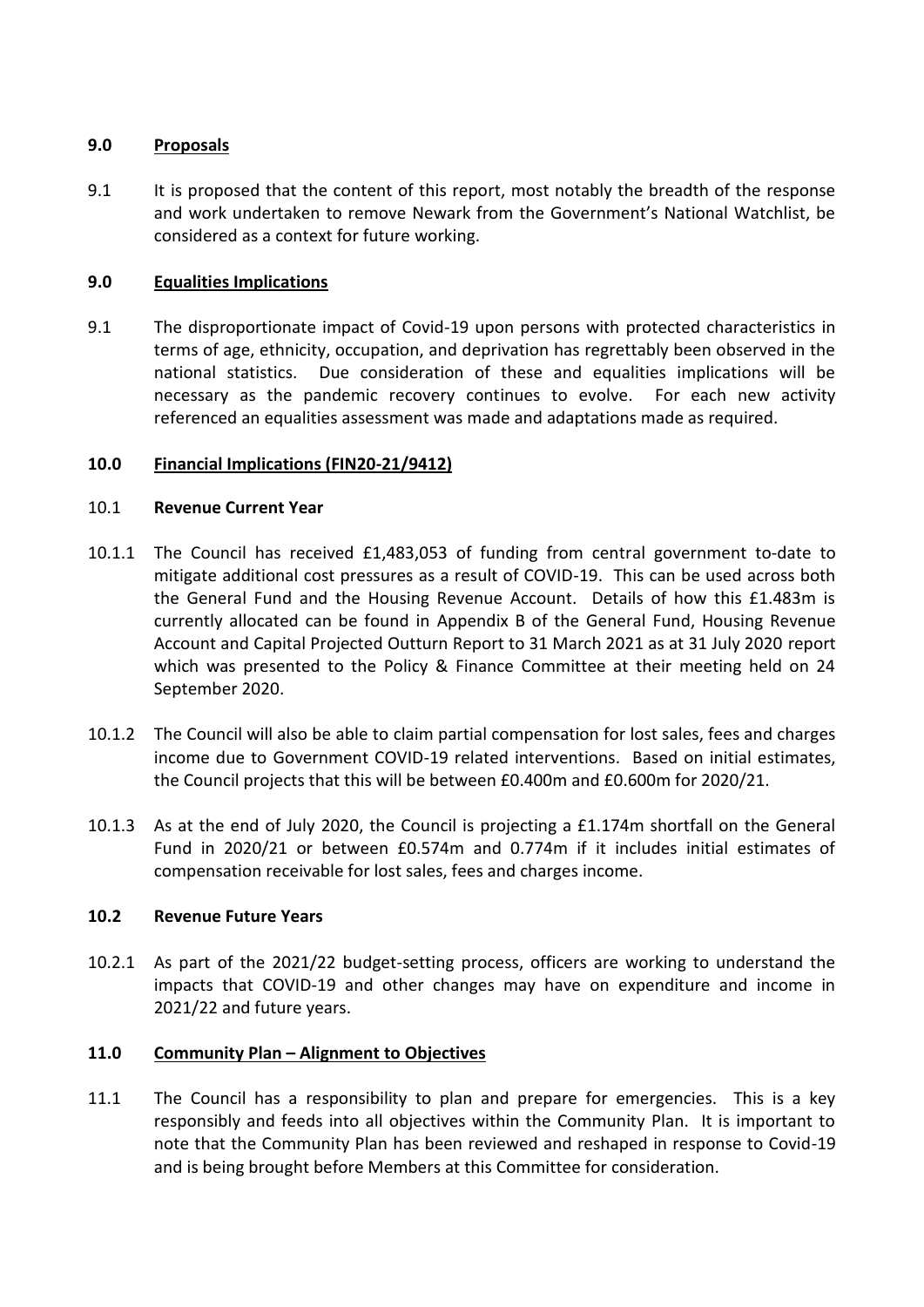## **12.0 RECOMMENDATION**

**That the report be noted as a summary of the pandemic response and recovery activities since June 2020.**

#### Background Papers

Nil.

For further information, please contact Sharon Watret on Ext.5717 and Ella Brady on Ext.5279.

Deborah Johnson Assistant Director - Transformation & Communication